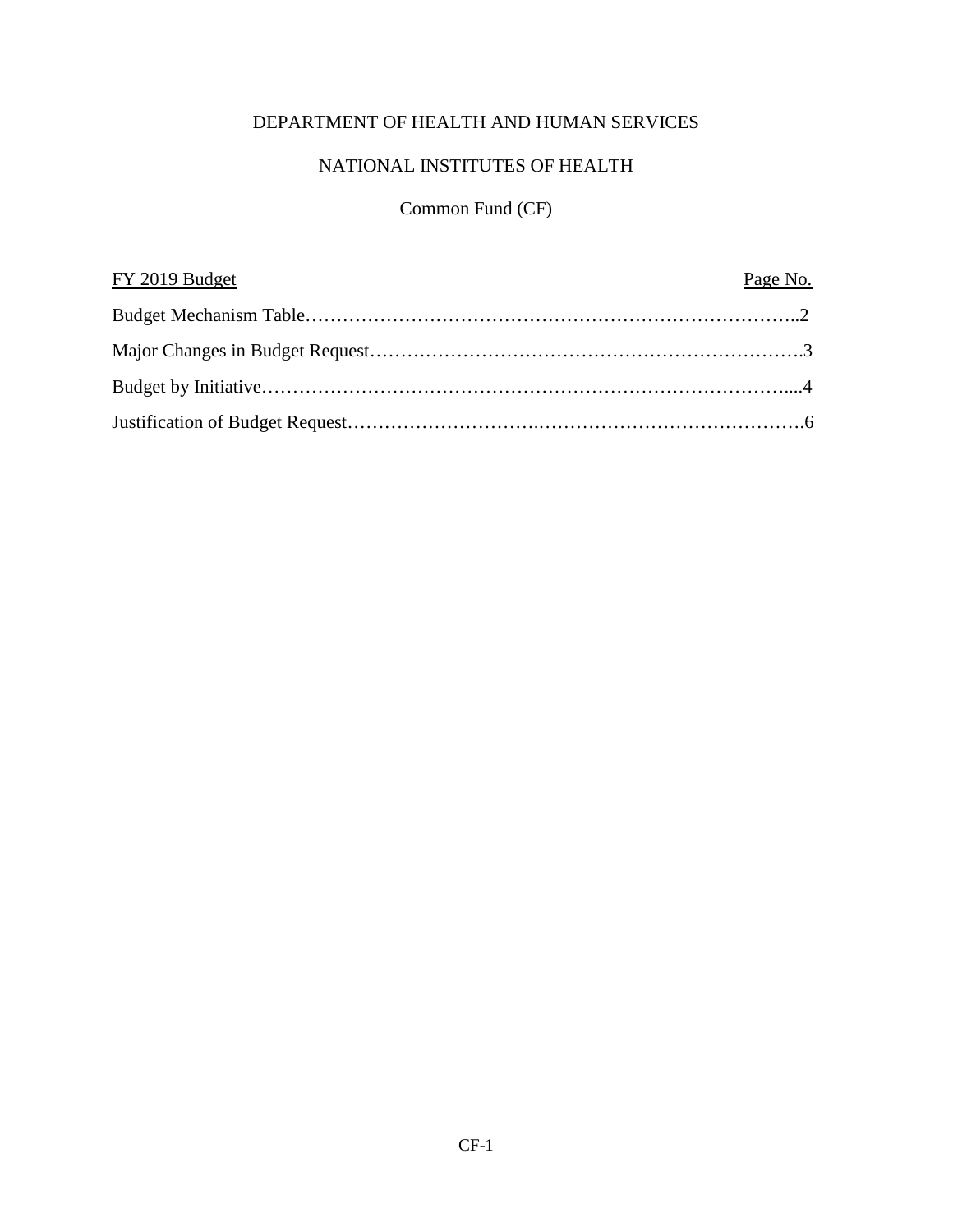#### **NATIONAL INSTITUTES OF HEALTH Common Fund**

#### Budget Mechanism - Total<sup>1</sup>

#### (Dollars in Thousands)

| <b>MECHANISM</b>                                      |                | <b>FY 2018</b><br><b>FY 2017 Final</b><br><b>Annualized CR</b> |                |                  | FY 2019<br>President's<br><b>Budget</b> |               | FY 2019<br>$+/-$<br><b>FY 2018 CR</b> |                |
|-------------------------------------------------------|----------------|----------------------------------------------------------------|----------------|------------------|-----------------------------------------|---------------|---------------------------------------|----------------|
|                                                       | No.            | Amount                                                         | No.            | Amount           | No.                                     | Amount        | No.                                   | Amount         |
|                                                       |                |                                                                |                |                  |                                         |               |                                       |                |
| <b>Research Projects:</b>                             |                |                                                                |                |                  |                                         |               |                                       |                |
| Noncompeting                                          | 263            | \$169,549                                                      |                | 198 \$131,768    |                                         | 223 \$169,701 | 25                                    | \$37,933       |
| <b>Administrative Supplements</b>                     | (45)           | 25,038                                                         | (5)            | 1,529            | (4)                                     | 2,375         | $(-1)$                                | 846            |
| Competing:                                            |                |                                                                |                |                  |                                         |               |                                       |                |
| Renewal                                               |                | 396                                                            | $\mathbf{0}$   | $\theta$         | $\mathbf{0}$                            | 0             | $\theta$                              |                |
| New                                                   | 121            | 150,110                                                        | 124            | 154,227          | 110                                     | 135,913       | $-14$                                 | $-18,314$      |
| Supplements                                           | $\Omega$       | $\Omega$                                                       | $\overline{0}$ | $\Omega$         | $\overline{0}$                          | 0             | $\Omega$                              |                |
| Subtotal, Competing                                   | 122            | \$150,506                                                      | 124            | \$154,227        | 110                                     | \$135,913     | $-14$                                 | $-$18,314$     |
| Subtotal, RPGs                                        | 385            | \$345,094                                                      | 322            | \$287,524        | 333                                     | \$307,989     | 11                                    | \$20,465       |
| SBIR/STTR                                             | $\mathbf{0}$   | $\Omega$                                                       | $\overline{0}$ | $\theta$         | $\overline{0}$                          | $\Omega$      | $\overline{0}$                        |                |
| <b>Research Project Grants</b>                        | 385            | \$345,094                                                      | 322            | \$287,524        | 333                                     | \$307,989     | 11                                    | \$20,465       |
|                                                       |                |                                                                |                |                  |                                         |               |                                       |                |
| <b>Research Centers:</b><br>Specialized/Comprehensive |                |                                                                |                |                  |                                         |               |                                       |                |
|                                                       | 28             | \$38,053                                                       | 27             | \$36,484         | 24                                      | \$33,189      | $-3$                                  | $-$ \$3,295    |
| Clinical Research                                     | 10             | 16,001                                                         | 14             | 21,658           | 12                                      | 18,666        | $-2$<br>$-1$                          | $-2,992$       |
| Biotechnology                                         | $\overline{c}$ | 4,022                                                          | $\mathbf{1}$   | 2,075            | $\overline{0}$                          | 516           |                                       | $-1,559$       |
| Comparative Medicine                                  | $\overline{0}$ | $\overline{0}$                                                 | $\mathbf{0}$   | $\theta$         | $\mathbf{0}$                            | $\mathbf{0}$  | $\mathbf{0}$                          |                |
| Research Centers in Minority Institutions             | $\overline{0}$ | $\Omega$                                                       | $\overline{0}$ | $\Omega$         | $\mathbf{0}$                            | $\Omega$      | $\theta$                              | $\Omega$       |
| <b>Research Centers</b>                               | 40             | \$58,076                                                       | 42             | \$60,217         | 36                                      | \$52,371      | $-6$                                  | $-$7,846$      |
| Other Research:                                       |                |                                                                |                |                  |                                         |               |                                       |                |
| <b>Research Careers</b>                               | 19             | \$3,170                                                        | 3              | \$475            | 3                                       | \$431         | 0                                     | -\$44          |
| <b>Cancer Education</b>                               | $\mathbf{0}$   | $\Omega$                                                       | $\overline{0}$ | $\theta$         | $\overline{0}$                          | $\theta$      | 0                                     | $\overline{0}$ |
| Cooperative Clinical Research                         | $\Omega$       | $\Omega$                                                       | $\mathbf{0}$   | 0                | $\mathbf{0}$                            | $\Omega$      | 0                                     | 0              |
| <b>Biomedical Research Support</b>                    | 0              | $\mathbf{0}$                                                   | $\mathbf{0}$   | 0                | $\theta$                                |               | 0                                     |                |
| Minority Biomedical Research Support                  | $\Omega$       | $\Omega$                                                       | $\theta$       | $\Omega$         | $\theta$                                |               | $\theta$                              |                |
| Other                                                 | 126            | 186,534                                                        | 169            | 249,511          | 93                                      | 137,604       | $-76$                                 | $-111,907$     |
| <b>Other Research</b>                                 | 145            | \$189,703                                                      | 172            | \$249,986        | 96                                      | \$138,035     | $-76$                                 | $-$111,951$    |
| <b>Total Research Grants</b>                          | 570            | \$592,873                                                      | 536            | \$597,727        | 465                                     | \$498,395     | $-71$                                 | $-$ \$99,332   |
|                                                       |                |                                                                |                |                  |                                         |               |                                       |                |
| Ruth L Kirchstein Training Awards:                    | <b>FTTPs</b>   |                                                                | <b>FTTPs</b>   |                  | <b>FTTPs</b>                            |               | <b>FTTPs</b>                          |                |
| <b>Individual Awards</b>                              | $\Omega$       | \$0                                                            | $\overline{0}$ | \$0              | $\overline{0}$                          | \$0           | $\Omega$                              | \$0            |
| <b>Institutional Awards</b>                           | 196            | 23,810                                                         | 176            | 21,826           | 125                                     | 15,530        | $-51$                                 | $-6,296$       |
| Total Research Training                               | 196            | \$23,810                                                       | 176            | \$21,826         | 125                                     | \$15,530      | $-51$                                 | $-$ \$6,296    |
|                                                       |                |                                                                |                |                  |                                         |               |                                       |                |
| Research & Develop. Contracts                         | $\overline{0}$ | \$27,446                                                       | $\overline{0}$ | \$25,034         | $\overline{0}$                          | \$52,000      | $\overline{0}$                        | \$26,966       |
| (SBIR/STTR) (non-add)                                 | (0)            | (0)                                                            | (0)            | (0)              | (0)                                     | (0)           | (0)                                   | (0)            |
|                                                       |                |                                                                |                |                  |                                         |               |                                       |                |
| <b>Intramural Research</b>                            | $\mathbf{0}$   | 15,943                                                         | $\mathbf{0}$   | 13,181           | $\overline{0}$                          | 13,685        | $\Omega$                              | 504            |
| Res. Management & Support                             | $\mathbf{0}$   | 35,385                                                         | $\mathbf{0}$   | 21,061           | $\overline{0}$                          | 19,171        | $\Omega$                              | $-1,890$       |
| Res. Management & Support (SBIR Admin) (non-add)      | (0)            | (0)                                                            | (0)            | (0)              | (0)                                     | (0)           | (0)                                   | (0)            |
| Construction                                          |                | $\vert 0 \vert$                                                |                | $\boldsymbol{0}$ |                                         | 0             |                                       | 0              |
| <b>Buildings and Facilities</b>                       |                | 0                                                              |                | $\theta$         |                                         |               |                                       |                |
| Total, Common Fund                                    |                | 0 \$695,456                                                    |                | 0 \$678,829      |                                         | 0 \$598,781   | $\theta$                              | $-$ \$80,048   |

 $1$  All items in italics and brackets are non-add entries.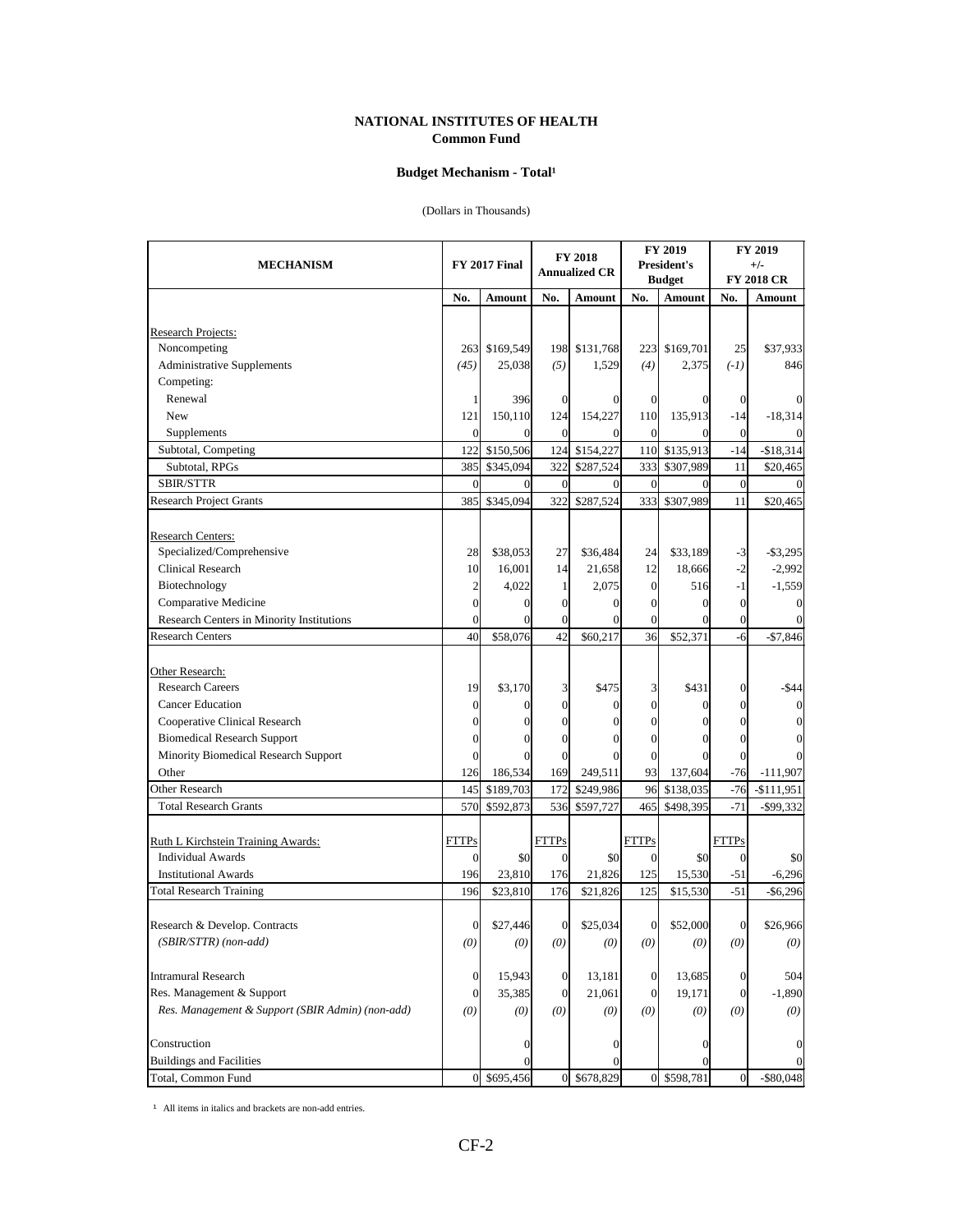### **Major Changes in the Fiscal Year 2019 President's Budget Request**

Major changes by budget mechanism and/or budget activity detail are briefly described below. Note that there may be overlap between budget mechanism and activity detail and these highlights will not sum to the total change for the FY 2019 President's Budget for the Common Fund, which is \$80.048 million less than the FY 2018 Annualized Continuing Resolution Level, for a total of \$598.781million. The FY 2019 President's Budget reflects the Administration's fiscal policy goals for the Federal Government. Within that framework, the Common Fund will pursue its highest research priorities through strategic investments and careful stewardship of appropriated funds.

Research Project Grants (+\$20.465 million; total \$307.989 million): The Common Fund expects to support a total of 333 Research Project Grant (RPG) awards in FY 2019. Plans include 223 Noncompeting RPGs and the award of 110 Competing RPGs. In general, the \$307.989 million requested for RPGs represents a 7.0 percent increase in comparison to the FY 2018 Annualized CR Level.

Research Centers (-\$7.846 million; total \$52.371 million): The estimated decrease in Common Fund support for Research Centers reflects a general reduction in the Common Fund budget in accordance with the FY 2019 President's Budget Request.

Other Research (-\$111.951 million; total \$138.035 million): The estimated decrease in Common Fund support for the Other Research mechanism reflects the transfer of the *All of Us* Research Program out of the Common Fund to a separate *All of Us* Research Program office in the Office of the Director, resulting in a reduction in the use of Other Transactions within the Common Fund. The remaining budget for Other Transactions will be used by the Stimulating Peripheral Activity to Relieve Conditions (SPARC) program, the Data Commons within the Big Data to Knowledge (BD2K) program, and the Human BioMolecular Atlas Program (HuBMAP).

Research and Development Contracts (+\$26.966 million; total \$52.000 million): Several activities contribute to the change in support for Research and Development Contracts. A contract within the *All of Us* Research Program is no longer supported by the Common Fund in FY 2019 as this program transfers elsewhere in the Office of the Director. Meanwhile, the Common Fund is launching a new Innovation Prize Program (described below) in FY 2019 using Research and Development Contracts.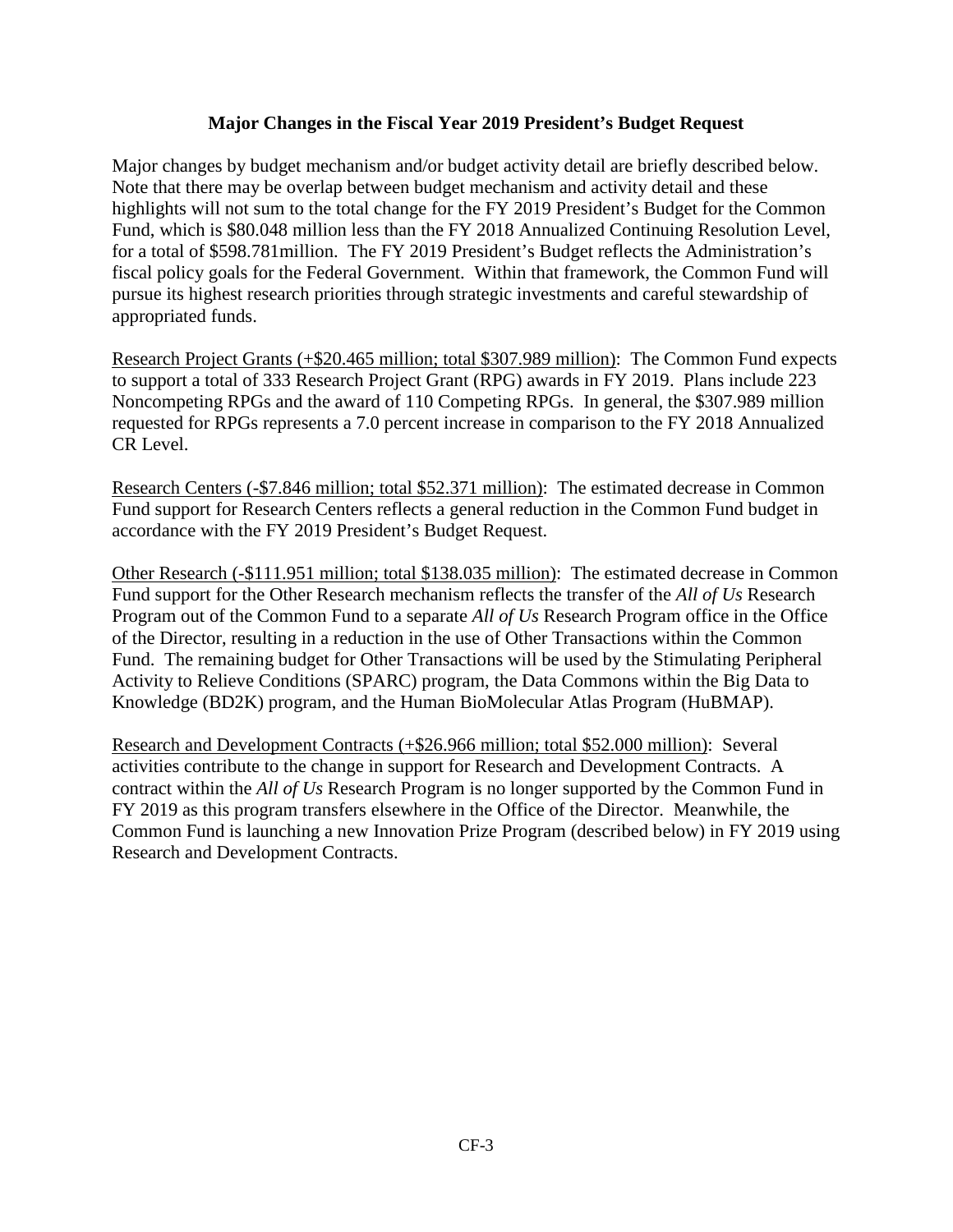#### **National Institutes of Health Common Fund by Initiative (Dollars in Thousands)**

|                                                                                                 |                      |                | FY 2019          |
|-------------------------------------------------------------------------------------------------|----------------------|----------------|------------------|
|                                                                                                 |                      | FY 2018        | President's      |
|                                                                                                 | <b>FY 2017 Final</b> | Annualized CR  | <b>Budget</b>    |
| <b>4D Nucleome</b>                                                                              | 27,940               | 27,841         | 25,085           |
| Technology Development, Biological Validation, Modeling and Pilot Mapping                       | 10,169               | 9,982          | 8,965            |
| Nucleomic, Imaging, and Computational Tool Development                                          | 10,149               | 10,076         | 9,054            |
| 4D Nucleome Coordination and Integration                                                        | 7,621                | 7,784          | 7,066            |
| <b>Acute to Chronic Pain Signatures</b>                                                         | $\bf{0}$             | 5,600          | 6,314            |
| All of Us Research Program                                                                      | 129,994              | 129,117        |                  |
| <b>Big Data to Knowledge (BD2K)</b>                                                             | 55.161               | 22,198         | 16,916           |
| Enhancing the Diversity of the NIH-Funded Workforce                                             | 50,514               | 50,817         | 47,513           |
| <b>BUILD</b> Initiative                                                                         | 44,557               | 47,554         | 36,892           |
| National Research Mentoring Network (NRMN)                                                      | 1,776                | 1,798          | 9,110            |
| Coordination and Evaluation Center (CEC)                                                        | 4,181                | 1,465          | 1,511            |
| <b>Epigenomics</b>                                                                              | 4,003                | 78             | $\mathbf 0$      |
| <b>Extracellular RNA Communication</b>                                                          | 28,222               | 6,912          | 5,241            |
| Data Management and Resource/Repository (DMRR)                                                  | 2,489                | 2,714          | 54               |
| Reference Profiles of Human Extracellular RNA                                                   | 4,285                | 4,055          | $\mathbf 0$      |
| Extracellular RNA Biogenesis, Biodistribution, Uptake, and Effector Function                    | 7,694                | 71             | $\overline{0}$   |
| Clinical Utility of Extracellular RNAs as Biomarkers and Therapeutic Agents                     | 13,753               | 71             | 5,187            |
| Gabriella Miller Kids First Pediatric Research                                                  | 13,105               | 993            | 12,952           |
| <b>Genotype-Tissue Expression (GTEx) Resources</b>                                              | 1,725                | 577            | 509              |
| <b>Global Health</b>                                                                            | 15,527               | 15,837         | 13,948           |
| Medical Education Partnership Initiative (MEPI)                                                 | 3,000                | 3,000          | 2,706            |
| Human Heredity and Health in Africa (H3Africa)                                                  | 10,179               | 10,491         | 9,126            |
| Cookstove Initiative                                                                            | 2,348                | 2,346          | 2,116            |
| Glycoscience                                                                                    | 23,164               | 20,345         | 17,571           |
| <b>Health Care Systems Research Collaboratory</b>                                               | 11,835               | 5,624          | 1,579            |
| NIH-HMORN Coordinating Center                                                                   | 2,115                | 1,623          | 1,579            |
| <b>Expansion Activities</b>                                                                     | 9,720                | 4,001          | $\vert 0 \vert$  |
| <b>Health Economics</b>                                                                         | 3,289                | 60             | $\bf{0}$         |
| Changing Incentives for Consumers, Insurers, and Providers                                      | 146                  | 44             | $\overline{0}$   |
|                                                                                                 |                      |                |                  |
| Science of Structure, Organization, and Practice Design in the Efficient Delivery of Healthcare | 1,544                | 0              | 0                |
| <b>Economics of Prevention</b>                                                                  | 1,177                | $\overline{0}$ | $\boldsymbol{0}$ |
| Data Infrastructure to Enable Research on Health Reform                                         | 423                  | 17             | $\boldsymbol{0}$ |
| <b>High-Risk Research</b>                                                                       | 179,489              | 166,090        | 172,192          |
| NIH Director's Pioneer Award                                                                    | 24,886               | 34,696         | 39,956           |
| NIH Director's New Innovator Award Program                                                      | 115,395              | 88,472         | 86,697           |
| <b>Transformative Research Award</b>                                                            | 17,560               | 22,759         | 26,737           |
| NIH Director's Early Independence Award Program                                                 | 21,648               | 20,163         | 18,802           |
| Human BioMolecular Atlas Project (HuBMAP)                                                       | 0                    | 7,479          | 13,536           |
| Technology Development                                                                          | $\Omega$             | 2,105          | 3,738            |
| Human Tissue Mapping                                                                            | $\boldsymbol{0}$     | 2,697          | 6,564            |
| Data Coordination and Integration                                                               | $\overline{0}$       | 2,676          | 3,233            |
| <b>Human Microbiome</b>                                                                         | 210                  | 0              |                  |
| <b>Illuminating the Druggable Genome</b>                                                        | 7,846                | 9,400          | 11,184           |
| Knowledge Management Network                                                                    | 560                  | 1,574          | 3,264            |
| <b>Technology Development</b>                                                                   | 15                   | 0              | $^{(1)}$         |
| Data and Resource Generation Centers                                                            | 7,216                | 7,284          | 7,429            |
| Dissemination and Outreach Hub                                                                  | 55                   | 542            | 492              |
| <b>Knockout Mouse Phenotyping Program</b>                                                       | 12,566               | 11,000         | 9,922            |
| Data Coordination                                                                               | 1,262                | 1,335          | 1,138            |
| Production, Characterization, Cryopreservation, Phenotyping, and Data Release                   | 11,304               | 9,665          | 8,784            |
| Library of Integrated Network-Based Cellular Signatures (LINCS)                                 | 9.964                | 10,000         | 9,020            |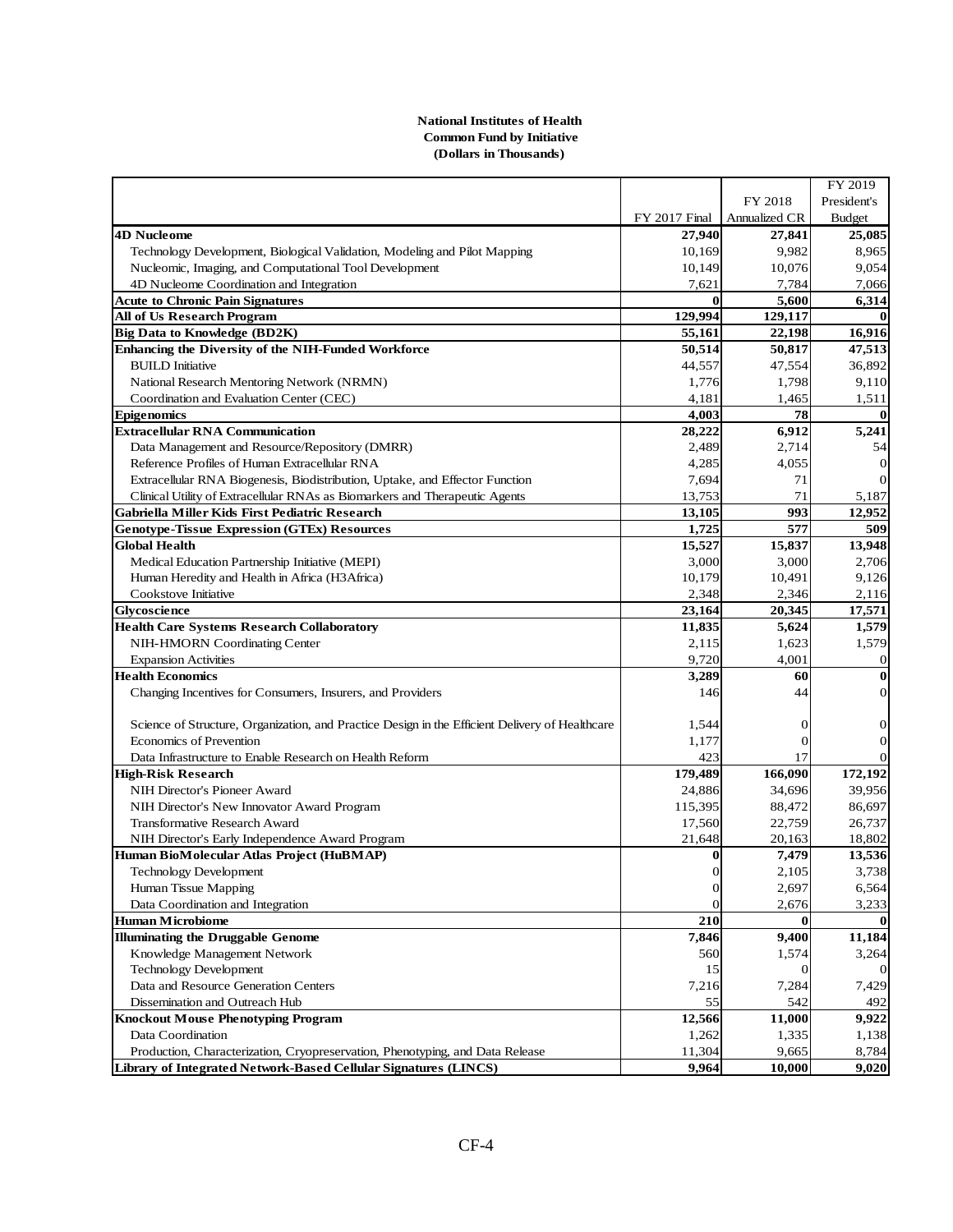#### **National Institutes of Health Common Fund by Initiative (Dollars in Thousands)**

|                                                                                         |                      |                | FY 2019          |
|-----------------------------------------------------------------------------------------|----------------------|----------------|------------------|
|                                                                                         |                      | FY 2018        | President's      |
|                                                                                         | <b>FY 2017 Final</b> | Annualized CR  | <b>Budget</b>    |
| <b>Metabolomics</b>                                                                     | 10,374               | 12,401         | 11,188           |
| <b>Comprehensive Metabolomics Research Cores</b>                                        | 6,035                | $\Omega$       | 0                |
| Interdisciplinary Training in Metabolomics                                              | 15                   | $\overline{0}$ | $\vert 0 \vert$  |
| Metabolomics Technology Development                                                     | 30                   | 0              | $\mathbf{0}$     |
| Metabolomics Reference Standards Synthesis                                              | 1,946                | $\Omega$       | $\theta$         |
| Metabolomics Data Sharing and Program Coordination Core                                 | 2,347                | 5,350          | 4,828            |
| Metabolomics Data Analysis                                                              | $\Omega$             | 7,051          | 6,360            |
| <b>Molecular Transducers of Physical Activity</b>                                       | 5,587                | 24,990         | 33,166           |
| Study Coordination and Data Management                                                  | 1,526                | 4,370          | 4,359            |
| Molecular Transducers of Physical Activity in Humans – Clinical Study                   | 2,130                | 8,920          | 9,463            |
| Chemical Analysis of Biological Samples                                                 | 1,809                | 10,262         | 17,945           |
| Characterization of Human Molecular Transducers of Physical Activity in Model Systems   | 123                  | 1,437          | 1,399            |
| NIH Center for Regenerative Medicine (NCRM)                                             | 7,242                | 5,600          | 6,855            |
| NIH Center for Regenerative Medicine (NCRM)                                             | $\Omega$             | $\Omega$       | $\theta$         |
| Cell Therapy Projects                                                                   | 1,248                | 600            | 541              |
| Stem Cell Translation Laboratory (SCTL)                                                 | 5,995                | 5,000          | 6,314            |
| <b>Protein Capture</b>                                                                  | 1,358                | 5              | 0                |
| Production of anti-TF antibodies                                                        | 1,353                | $\mathbf 0$    | $\theta$         |
| New Reagent Technology Development and Piloting                                         | 5                    | 5              | $\Omega$         |
| <b>Science of Behavior Change</b>                                                       | 8,968                | 12,445         | 11,381           |
| <b>Single Cell Analysis</b>                                                             | 47                   | 0              |                  |
| Pilot Studies to Evaluate Cellular Heterogeneity                                        | 22                   | $\theta$       | $\Omega$         |
| Accelerating the Integration and Translation of Technologies to Characterize Biological |                      |                |                  |
| Processes at the Single Cell Level                                                      | 25                   | $\overline{0}$ | $\boldsymbol{0}$ |
| Single Cell Analysis Challenges                                                         | $\theta$             | $\Omega$       | $\Omega$         |
| <b>Somatic Cell Genome Editing</b>                                                      | $\mathbf{0}$         | 19,370         | 35,315           |
| S.P.A.R.C. - Stimulating Peripheral Activity to Relieve Conditions                      | 41,710               | 47,068         | 41,734           |
| Functional and Anatomical Mapping of Five Organ Systems                                 | 23,033               | 19,705         | 18,856           |
| <b>Next Generation Tools</b>                                                            | 10,205               | 12,079         | 9,091            |
| Off-Label Use of Existing Market-Approved Technology for Small Markets                  | 3,381                | 9,153          | 8,303            |
| Data Coordination                                                                       | 5,091                | 6,132          | 5,483            |
| <b>Strengthening the Biomedical Research Workforce</b>                                  | 6,566                | 2,985          | 0                |
| Transformative High Resolution Cryo-Electron Microscopy (CryoEM)                        | $\bf{0}$             | 26,255         | 13,440           |
| National Centers for Cryo-Electron Microscopy                                           | $\overline{0}$       | 25,602         | 12,849           |
| Training Cryo-electron Microscopists                                                    | $\Omega$             | 653            | 591              |
| <b>Undiagnosed Diseases Network</b>                                                     | 31,787               | 28,900         | 26,068           |
| Undiagnosed Diseases Program Network                                                    | 30,972               | 28,900         | 26,068           |
| Training in the Use of Contemporary Genomic Approaches to Rare Disease Diagnostics      | 815                  | $\theta$       |                  |
| <b>Strategic Planning Funds</b>                                                         | 7,262                | 6,800          | 6,153            |
| Subtotal Common Fund                                                                    | 695,456              | 676,785        | 548,781          |
| New Initiatives in Common Fund                                                          | $\vert 0 \vert$      | 2,044          | 50,000           |
| <b>Total Common Fund</b>                                                                | 695,456              | 678,829        | 598,781          |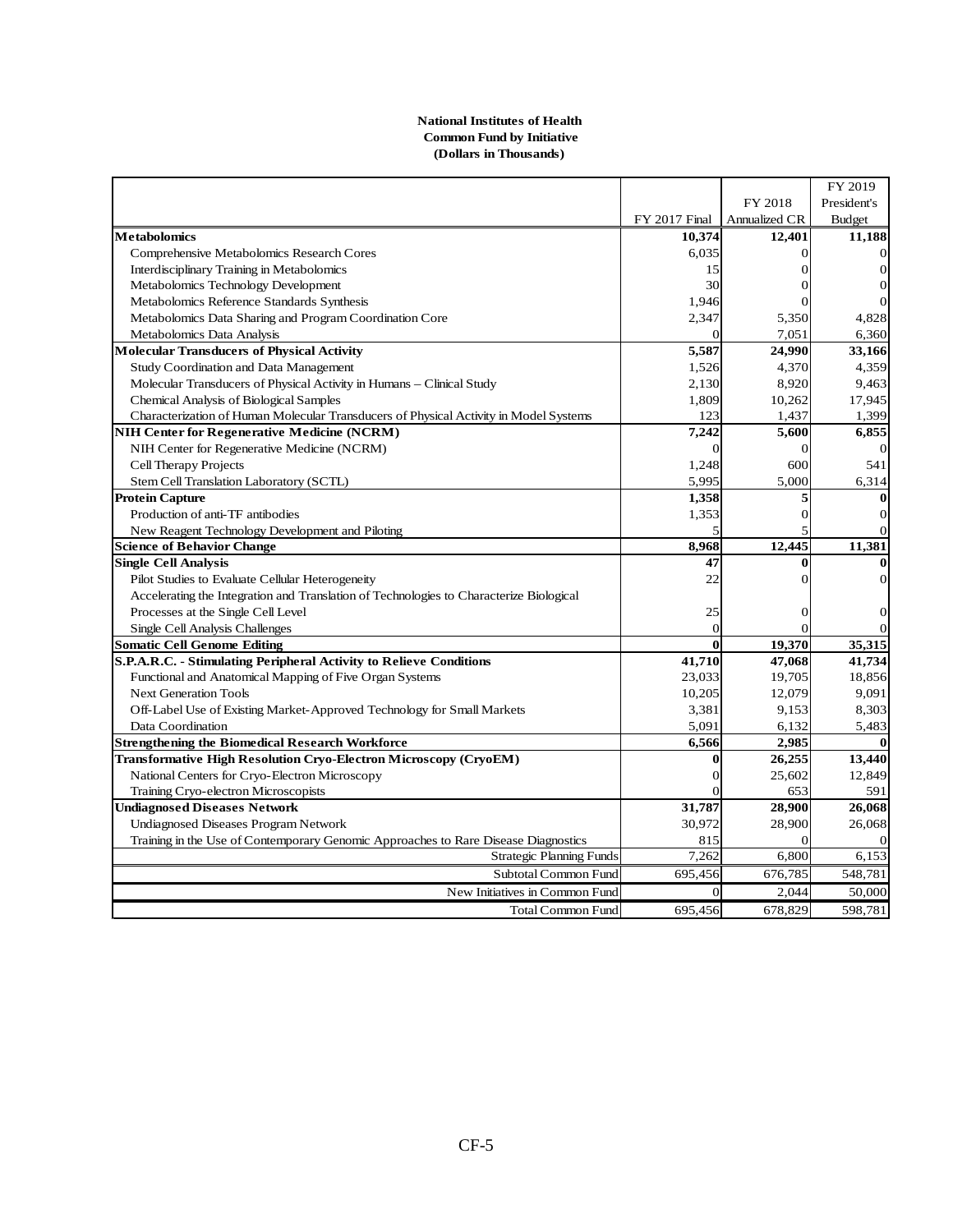### **Justification of Budget Request**

### *Common Fund*

Authorizing Legislation: Section 301 and title IV of the Public Health Service Act, as Amended.

Budget Authority (BA):

|            |               | FY 2018                 |               |              |
|------------|---------------|-------------------------|---------------|--------------|
|            |               | Annualized              | FY 2019       | FY 2019      |
|            | FY 2017       | Continuing              | President's   | $+/-$        |
|            | Final         | <b>Resolution level</b> | <b>Budget</b> | FY 2018      |
| BA         | \$695,456,000 | \$678,829,325           | \$598,781,000 | $-$ \$80,048 |
| <b>FTE</b> |               |                         |               |              |

Program funds are allocated as follows: Competitive Grants/Cooperative Agreements; Contracts; Direct Federal/Intramural; and Other.

#### **Overview**

The NIH Common Fund (CF) supports research in areas of emerging scientific opportunities, rising public health challenges, and knowledge gaps that deserve special emphasis; that would benefit from strategic coordination and planning across NIH Institutes and Centers (ICs); and that are designed to address specific, high-impact goals and milestones within a 5- to 10-year timeframe.<sup>[1](#page-5-0)</sup> Collectively, these programs represent strategic investments aimed at solving problems or building resources to affect research throughout the entire biomedical research enterprise. CF programs attempt to change the way science is conducted through the establishment of new scientific fields or paradigms, the development of new and innovative technologies that change the way scientists approach their work, or the generation of comprehensive data sets or other resources that catalyze all research and enable discovery.

Many CF programs support the NIH Director's priority themes for FY 2019:

- 1) Tackling Complex Challenges by Leveraging Partnerships
- 2) Supporting Basic Research to Drive New Understanding of Health and Disease in Living Systems
- 3) Investing in Translational and Clinical Research to Improve Health
- 4) Fostering a Diverse & Talented Biomedical Research Workforce for Today & Tomorrow

Significant efforts are being made to evaluate programs during their lifetime, and outcomes are assessed as programs end. Continuous evaluation during program implementation allows flexibility to modify program management and/or budgets in response to rapidly evolving scientific landscapes, technical challenges, or other unforeseen challenges or opportunities.

 $\overline{a}$ 

<span id="page-5-0"></span><sup>1</sup> <https://commonfund.nih.gov/>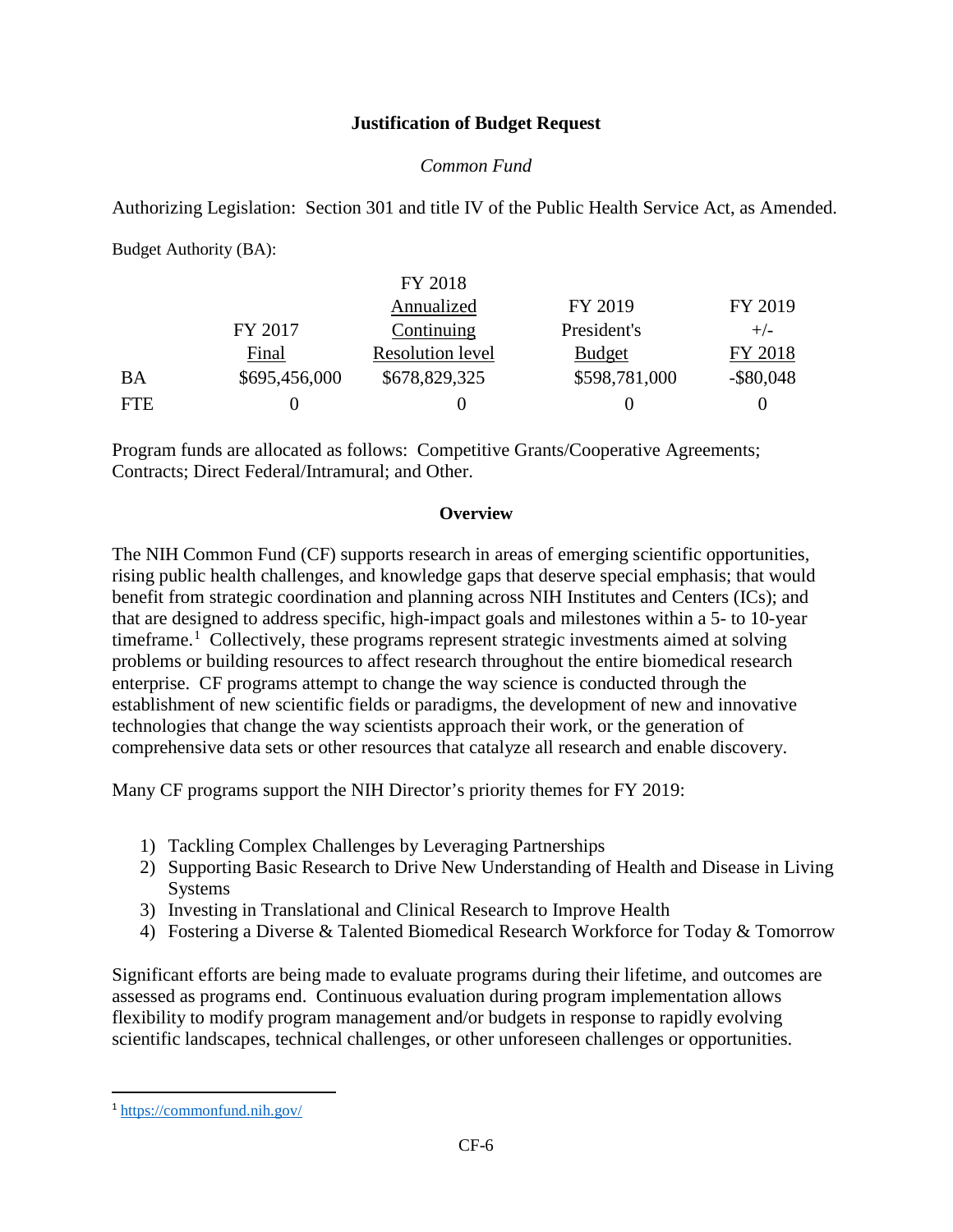Funds will be available in FY 2019 for new challenges and opportunities as programs end, move to other sources of support, or require decreased support as indicated by evaluative data.

Overall Budget Policy: The FY 2019 President's Budget Request for the CF is \$598.781million, a decrease of \$80.048 million or 11.8 percent compared to the FY 2018 Annualized Continuing Resolution level. This decrease reflects the transition of the *All of Us* Research Program out of the CF but still within the Office of the Director, and also allows for the launch of a new \$50 million Innovation Prize Program in FY 2019. The CF will continue to support high-priority research with trans-NIH relevance in FY 2019. As mature programs transition out of the CF, new programs are being established through strategic planning activities that identify potentially transformative areas of research where limited-term investment can have a catalytic impact

## **Selected Program Descriptions and Accomplishments**

CF supports approximately 30 programs, most of which consist of a series of integrated initiatives that collectively address a set of goals aiming to transform the way research is conducted, the way that health and disease are understood, and/or the way that diseases are diagnosed or treated. These programs span a wide range of biomedical research fields, and encompass basic, translational, and clinical research. The paragraphs below focus on new programs for FY 2019, programs requesting a second stage of support, and/or those in which the budget is changed by \$5 million or more from the FY 2018 Annualized Continuing Resolution level. One CF program, Strengthening the Biomedical Research Workforce, will receive its final year of support in FY 2018; funds are therefore not requested in FY 2019. Information on this program and its accomplishments can be found on the program website.<sup>[2](#page-6-0)</sup>

## **Program Portrait: Acute to Chronic Pain Signatures**

FY 2018 Level: \$5.600 million FY 2019 Level: \$6.314 million Change:  $+$ \$0.714 million

In many individuals, acute pain from injury, surgery, or disease persists beyond the initial insult and may last for months, years, or throughout life. The mechanisms driving the transition from acute pain to a chronic state are poorly understood. Developing tools to predict who is at risk and who is resilient to transition to a chronic pain state is a crucial step toward appropriate treatment of acute pain to prevent chronic pain, as well as potentially reversing chronic pain that is already established. Launching as a pilot in FY 2018, this program will focus on identifying mechanistic "signatures" predictive of the transition from acute to chronic pain and for an established chronic pain state. Understanding and identifying at-risk patients could result in preventive treatment plans that may greatly reduce the prevalence of chronic pain and reduce reliance on opioids. The major goal of the program would be to put forward a discovery-focused clinical trial to identify objective signatures (composed of genetic, imaging, molecular, biochemical, and psychosocial data) that associate with the transition from acute to chronic pain. However, feasibility of the study will be demonstrated initially through pilot activities in FY 2018. If the pilot is successful, funds requested in FY 2019 will be used to initiate a full-scale clinical trial.

<span id="page-6-0"></span> $\overline{a}$ <sup>2</sup> <https://commonfund.nih.gov/workforce>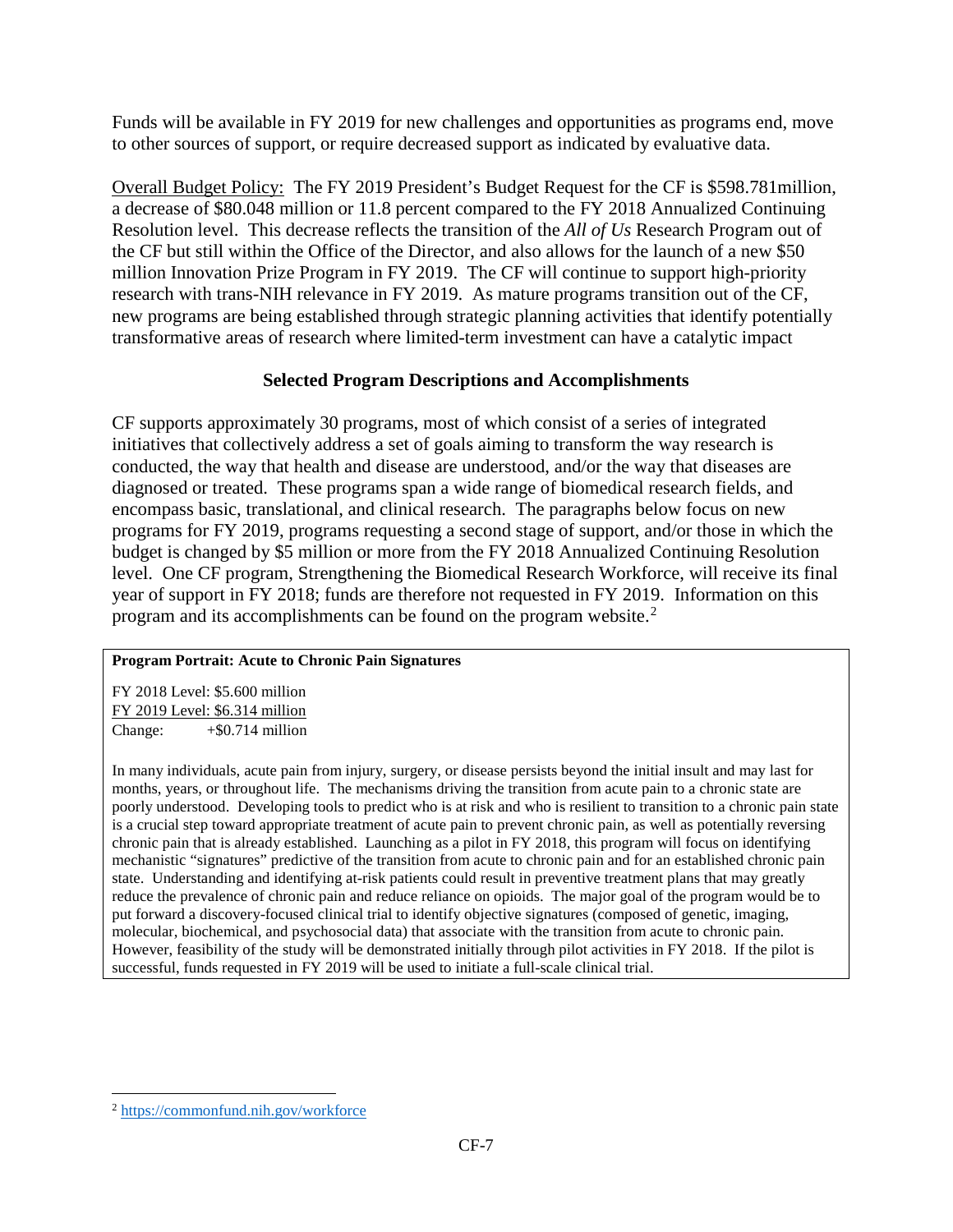### **Big Data to Knowledge (BD2K)**

As biomedical tools and technologies rapidly improve, researchers are producing and analyzing an ever-expanding amount of complex biological data called "big data." As one component of an NIH-wide strategy, CF, in concert with NIH ICs, is supporting the Big Data to Knowledge (BD2K) program.[3](#page-7-0) With the first awards made in 2014, the expectation is that BD2K will result in cultural changes in the way the biomedical research community shares, accesses, queries, cites, and analyzes data. The first stage of BD2K focused on facilitating broad use of biomedical big data, developing and disseminating analysis methods and software, enhancing training relevant for large-scale data analysis, and establishing centers of excellence for big data. The second stage of BD2K, launched in FY 2017, builds from the innovative tools, methods, and data management strategies that were developed in the first phase to establish and test an NIH Data Commons. This project is established as a pilot to test ways to store, access, and share biomedical big data and associated tools in a shared cloud environment. This effort will enable interoperability of data sets, and if the pilot phase is successful, it will enhance access to and use of all NIH data sets. In FY 2019, several Stage 1 initiatives will ramp down, including efforts in software and analysis methods, training, data coordination, sustainability, and the centers of excellence. It is anticipated that completed activities within these initiatives will have achieved their goals, and the tools and resources developed will have been disseminated for use by the broader biomedical research community. The remaining activities within these initiatives will focus on making the products of research usable, discoverable, and disseminated to intended end-users. Other ongoing efforts in BD2K will continue support of the Data Commons Pilot.

Budget Policy: The FY 2019 President's Budget Request is \$16.916 million for the BD2K program, a decrease of \$5.282 million or 23.8 percent compared to the FY 2018 Annualized Continuing Resolution level. This funding will support the Data Commons, as well as enhancing the usability and impact of products developed during the first stage of BD2K.

## **Enhancing the Diversity of the NIH Funded Workforce**

Enhancing the Diversity of the NIH-Funded Workforce, also known as the Diversity Program Consortium (DPC), is a trans-NIH program funded by the CF and managed by the National Institute of General Medical Sciences (NIGMS).<sup>[4](#page-7-1)</sup> Through this national collaborative, NIH works together with institutions and professional societies to advance the DPC's overarching goal of developing, implementing, assessing and disseminating innovative, effective approaches to research training and mentoring. Unique aspects of this program include: focusing on three levels of impact - student, faculty and institutional; integrating social science research and psychosocial interventions with the process of training and mentoring students and faculty; and rigorously assessing and evaluating the training and mentoring interventions implemented across the program. The DPC consists of three integrated initiatives: Building Infrastructure Leading to Diversity (BUILD), the National Research Mentoring Network (NRMN), and the Coordination and Evaluation Center (CEC). The BUILD initiative supports a set of 10 awards granted to undergraduate institutions, each of which developed quantitative approaches intended to determine the most effective ways to engage and retain students from diverse backgrounds in biomedical research, and to prepare students to become future contributors to the NIH-funded research enterprise. The NRMN is developing a national network of mentors and mentees from

l

<span id="page-7-0"></span><sup>&</sup>lt;sup>3</sup> <https://commonfund.nih.gov/bd2k>

<span id="page-7-1"></span><sup>4</sup> <https://www.nigms.nih.gov/training/dpc/Pages/default.aspx>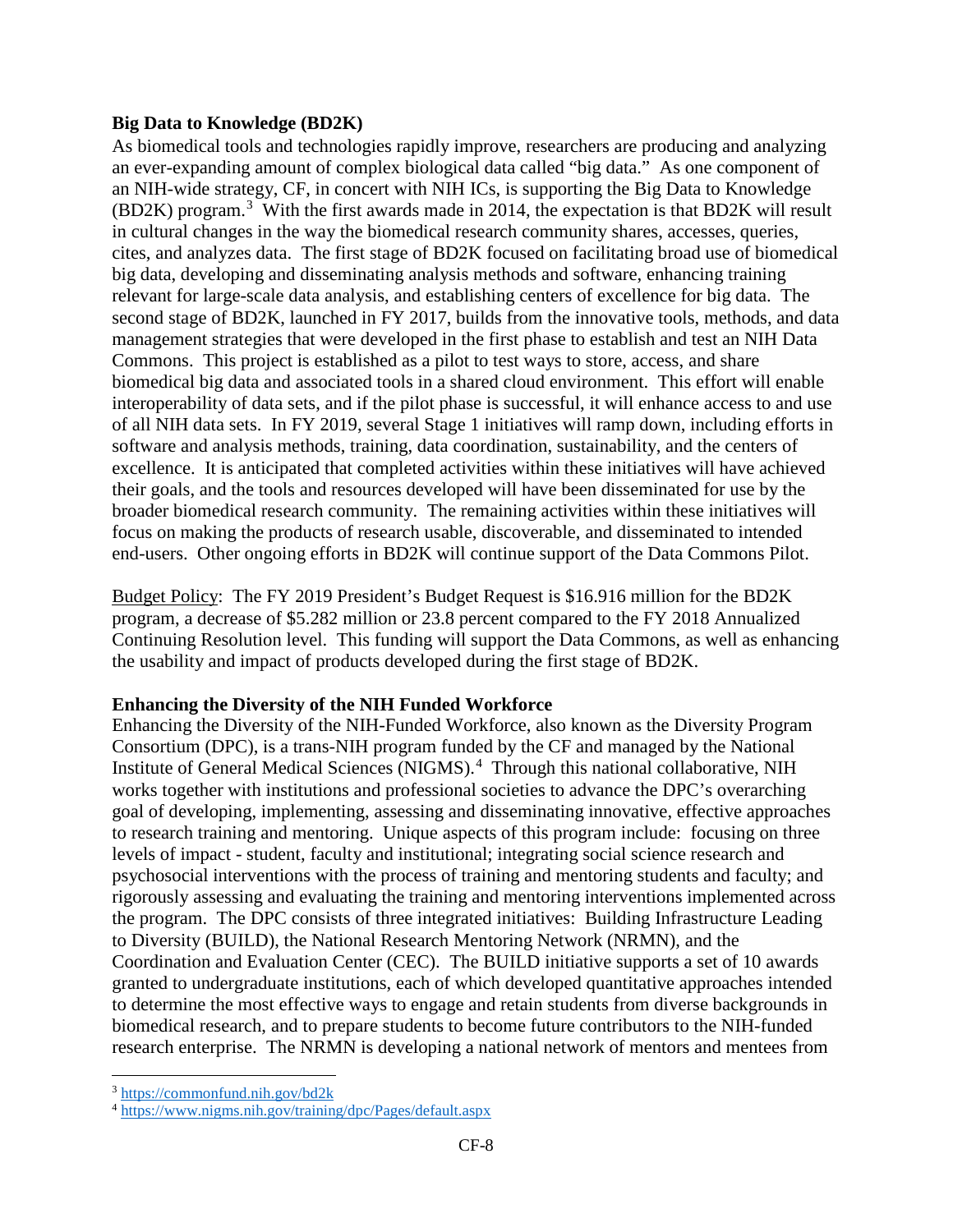all biomedical disciplines relevant to the NIH mission to provide mentorship, professional development, mentor/mentee training, networking and resources to individuals from the undergraduate to early career faculty levels. The CEC is responsible for coordinating and evaluating the outcomes of DPC activities. In FY 2019, the DPC will complete the first stage of the program and launch a second stage to determine efficacy of the new training and mentoring approaches that the program has developed.

Budget Policy: The FY 2019 President's Budget Request is \$47.513 million for the DPC, a decrease of \$3.304 million or 6.5 percent compared to the FY 2018 Annualized Continuing Resolution level. The level of support will be used to determine efficacy of the novel training and mentoring approaches developed in the first stage of the program.

## **Extracellular RNA (ExRNA) Communication**

Ribonucleic acid (RNA) was once thought to exist in a stable form only inside cells, where it regulates gene expression by serving as an intermediate product in the process by which cells translate the information coded in genes into proteins that carry out all cellular functions. However, research indicates that RNAs can play a role in a variety of complex functions, including mechanisms of cell-to-cell communication via RNAs that are exported from the cell. The impact of these extracellular RNAs, or exRNAs, is currently unknown. The Extracellular RNA Communication program capitalized on the opportunity to understand entirely new paradigms of information exchange based on the release, transport, uptake, and regulatory role of  $exRNAs.<sup>5</sup>$  $exRNAs.<sup>5</sup>$  $exRNAs.<sup>5</sup>$  In the first stage, this program supported awards with the following aims: 1) to determine the biological principles that guide exRNA generation, secretion, uptake, and function; 2) to develop a catalogue of exRNAs found in healthy human body fluids; 3) to identify exRNA biomarkers that can be used to diagnose and monitor disease progression and response to therapy; 4) to develop and demonstrate the potential for clinical utility of exRNAs as therapeutic agents; and 5) to develop a community-wide resource for exRNA standards, protocols, and data. The success of these initiatives allowed several exRNA program investigators to garner additional non-CF IC support. As of September 2017, the exRNA Atlas contained 2,067 exRNA profiles and 21 billion RNA sequence reads across multiple body fluids from both healthy and various disease states. Since the launch of the exRNA Atlas, there have been over 29,400 downloads of datasets by 1,355 users across six continents, demonstrating the broad utility of data generated from the program. In addition to the exRNA Atlas, several bioinformatic tools have been made widely available so that researchers everywhere are able to analyze exRNA data. Translational success is evidenced by the fact that seven program awardees have met with FDA representatives to discuss preliminary biomarker qualification or pre-Investigational New Drug submissions. A review of the first stage of this program demonstrated enthusiasm for a second stage of support, including potential initiatives for validation of datasets to understand inter- and intra-individual exRNA variability over time; development of enabling resources, tools, and technologies; and improved data coordination, analysis, and outreach. Funds requested in FY 2019 will support these activities in the second stage.

Budget Policy: The FY 2019 President's Budget Request is \$5.241 million for the Extracellular RNA Communication program, a decrease of \$1.671 million or 24.2 percent compared to the FY 2018 Annualized Continuing Resolution level. A review of the first stage of this program

<span id="page-8-0"></span> <sup>5</sup> <https://commonfund.nih.gov/exrna>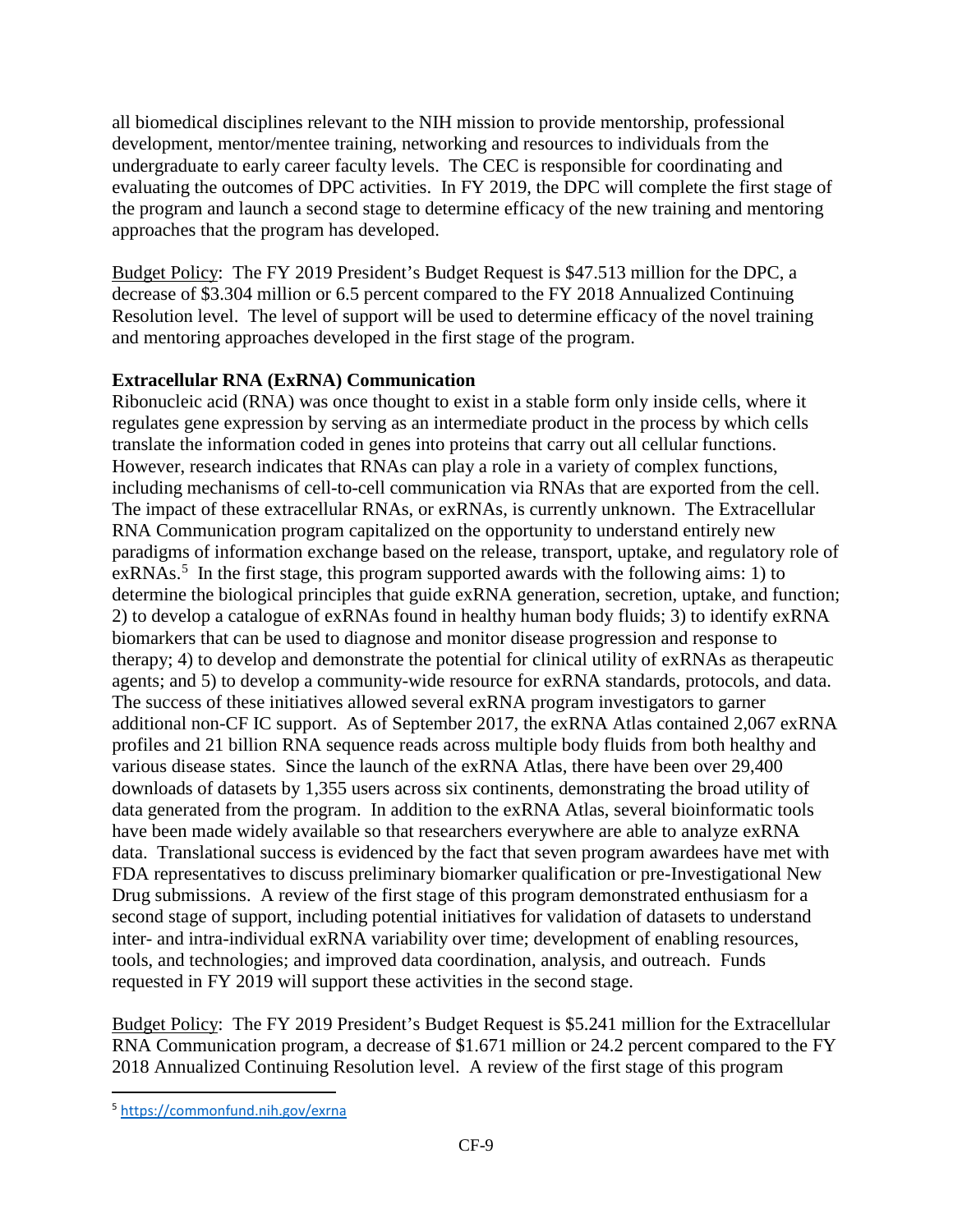indicated additional scientific opportunities ripe for investment, and FY 2019 funds will be used to launch a second stage of support.

# **Gabriella Miller Kids First Pediatric Research**

The Gabriella Miller Kids First Pediatric Research program (Kids First) aims to catalyze pediatric research by making large amounts of high-quality genetic and clinical data from pediatric patient cohorts widely available and easy to use for the entire biomedical research community.<sup>[6](#page-9-0)</sup> The Kids First program supports a data resource that will integrate data from patients with childhood cancer or structural birth defects, conditions which have profound, lifelong effects on patients and their families. By sequencing the genomes of patients along with their parents, we will have a full picture of the genetic contributions to these conditions. This genetic information, in combination with other clinical data, will help researchers understand how genetic mutations lead to birth defects or to cancer, as well as understanding whether there are shared contributions to both conditions. There is considerable scientific evidence that examining childhood cancer and structural birth defects data together will uncover new connections between them that would not have been discovered if they were examined independently. Having these data sets together in a single, widely accessible resource is anticipated to facilitate new discoveries and novel ways of thinking about these conditions. Importantly, the Kids First Data Resource will aggregate Kids First-generated data together with many additional existing data sets, thus increasing researchers' ability to detect rare genetic changes that contribute to these conditions. To date, the Kids First program is supporting sequencing of 23 cohorts, for a total of 18,024 genomes to be sequenced. These cohorts include a wide variety of childhood cancers and structural birth defects, including lymphoma, neuroblastoma, Ewing sarcoma, hearing loss, cleft lip/palate, and diaphragmatic hernia. In FY 2019, the Kids First program will continue to support the Data Resource, and will also launch new demonstration projects to mine Kids First data for novel scientific insights about genetic contributions to childhood cancer and structural birth defects.

Budget Policy: The FY 2019 President's Budget Request is \$12.952 million for the Kids First program, an increase of \$11.959 million or 1,204.9 percent compared to the FY 2018 Annualized Continuing Resolution level. Programmatic funding remains at the \$12.600 million statutory level in FY 2019, with additional requested funds to support research management activities. The decrease in FY 2018 funding levels was due to a lack of funds available in the Pediatric Research Initiative Fund in FY 2018. With a new transfer of funds into this account in FY 2019, funding for Kids First has been restored to the statutory level. FY 2019 funding for this program will support the developing Data Resource and launch new demonstration projects.

# **High-Risk, High-Reward Research**

Research that aims to transform science is inherently difficult and risky but necessary to accelerate the pace of scientific discovery and advance human health. While all CF programs encourage risk-taking to overcome significant challenges in biomedical research, most programs designate funds for particular high-risk objectives or methods. The High-Risk, High-Reward Research (HRHR) program takes a different approach by supporting exceptionally creative scientists proposing innovative and transformative research in any scientific area within the NIH

 $\overline{a}$ 

<span id="page-9-0"></span><sup>6</sup> <https://commonfund.nih.gov/KidsFirst>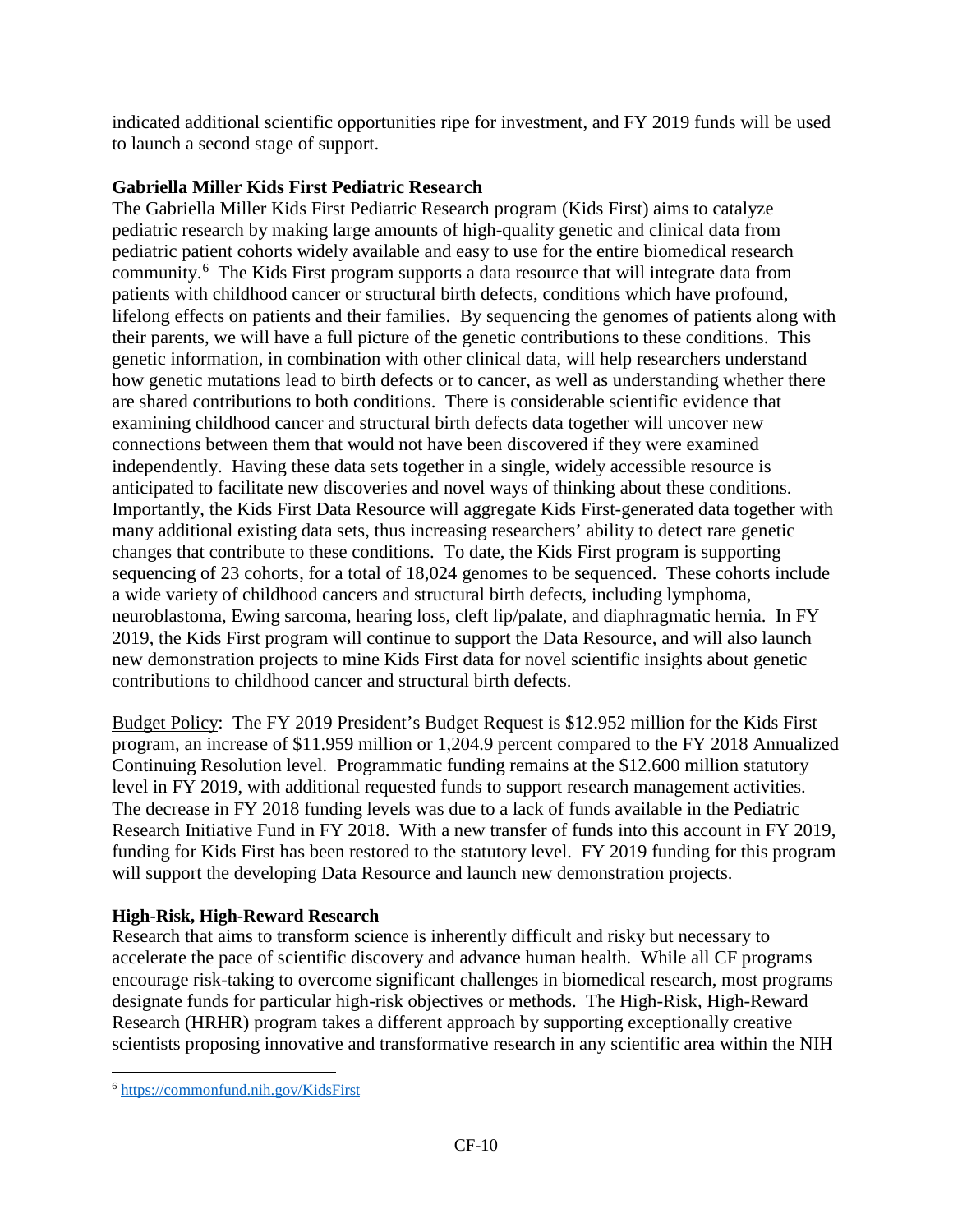mission through four complementary initiatives: the Pioneer Award, New Innovator Award, Transformative Research Award, and Early Independence Award.<sup>[7](#page-10-0)</sup> The Pioneer Award supports extraordinarily creative scientists who propose bold approaches to addressing major challenges in biomedical and behavioral research. The New Innovator Award supports exceptionally creative, early career investigators who propose innovative, high-impact projects. The Transformative Research Award supports unconventional, paradigm-shifting research projects that are inherently risky and untested, and allows teams of principal investigators when appropriate. The Early Independence Award bypasses the traditional post-doctoral training period by helping establish independent scientific careers for newly graduated scientists with the intellect, creativity, drive, and maturity to flourish independently. Independent evaluations found Pioneer and New Innovator awardees produce more innovative, risky, and impactful research than is funded by typical R01 awards. Examples of innovative research from HRHR awardees include: tracking the Ebola outbreak using genetics and identification of the single animal to human transmission event, discovery of an off-switch for CRISPR-Cas9 gene editing that helps prevent unintended genome changes, creation of a 20-cent replacement for thousanddollar lab centrifuges designed after a children's toy, and discovery of a promising new antibiotic with no identifiable drug-resistance from pathogens.

Budget Policy: The FY 2019 President's Budget Request is \$172.192 million for the HRHR program, an increase of \$6.102 million or 3.7 percent compared to the FY 2018 Annualized Continuing Resolution level. This increase in support will allow NIH to continue to support high-risk research with the potential for extraordinary impact.

## **Human BioMolecular Atlas Program (HuBMAP)**

In living organisms consisting of multiple cell types, diverse cells with different functions and structures develop as we grow and age. The Human BioMolecular Atlas Program (HuBMAP) aims to catalyze development of an open, global framework for comprehensively mapping the human body at the level of individual cells.<sup>[8](#page-10-1)</sup> HuBMAP will show proof of principle via preliminary mapping activities of a few organs and distributed systems with existing and emerging technologies, it will establish and validate innovative technologies, and it will demonstrate the utility of these data. HuBMAP will work with the broader community to establish the tools, infrastructure and standards with the expectation that the research community will continue to build upon these maps in the future. Ultimately, these maps will form part of a resource - conceptually like Google Maps for the human body - and as this data resource grows over time, will result in a complete human body map at the cellular level. These maps will enable and encourage future studies and new insights into inter-individual variation and tissue changes across the lifespan and health/disease continuum. This program is expected to establish and leverage close partnerships with other funding agencies so that multiple funding sources are coordinated for this global challenge. Launched in FY 2018, HuBMAP will begin set-up and then move to a scale-up phase in FY 2019. Support for HuBMAP will increase as initiatives for technology development, tissue mapping, and data and coordination ramp up.

Budget Policy: The FY 2019 President's Budget Request is \$13.536 million for the HuBMAP program, an increase of \$6.057 million or 81.0 percent compared to the FY 2018 Annualized

<span id="page-10-0"></span> $\overline{\phantom{a}}$ <sup>7</sup> <https://commonfund.nih.gov/highrisk>

<span id="page-10-1"></span><sup>8</sup> <https://commonfund.nih.gov/HuBMAP>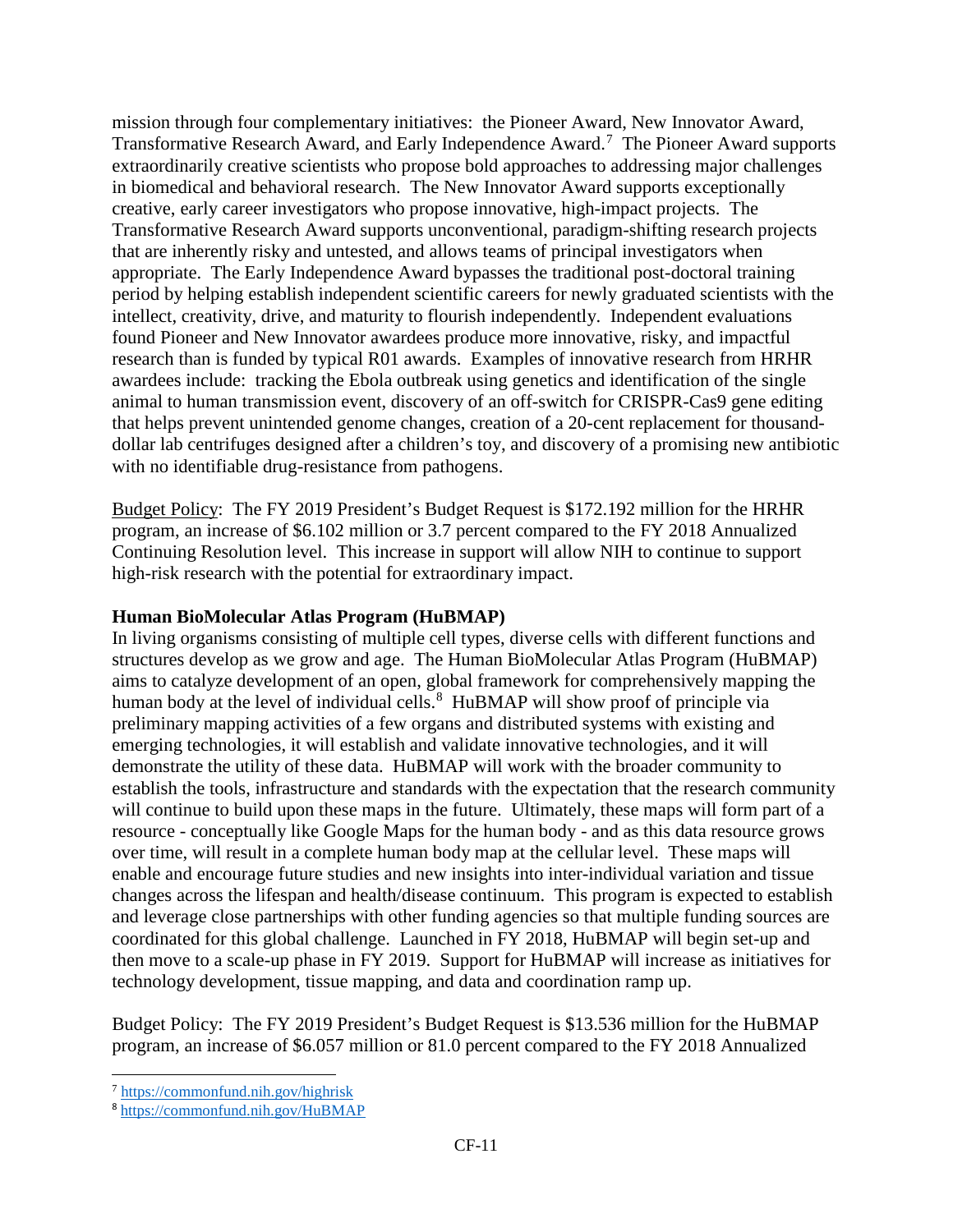Continuing Resolution level. This increase in funding will support ramping up of the HuBMAP program in FY 2019.

## **Molecular Transducers of Physical Activity**

Physical activity has been demonstrated to contribute to health via a wide variety of measures, and lack of physical activity is at the root of many common chronic health problems. Despite this, we have a poor understanding of the molecular mechanisms by which the benefits of physical activity are realized. A better understanding of the molecules that underlie the benefits of physical activity could lead to the development of improved, personalized exercise recommendations as well as therapies for individuals who are unable to exercise due to illness or disability. The development of a molecular map of physical activity is a daunting task but is now made possible because of recent advances in several powerful high-throughput analytic approaches, including metabolomics, proteomics, genomics, transcriptomics, and epigenomics. The Molecular Transducers of Physical Activity in Humans Consortium (MoTrPAC) will leverage these advances to improve our understanding of the molecular mechanisms by which physical activity improves health.[9](#page-11-0) This program will extensively catalogue the biological molecules affected by physical activity in people, identify some of the key molecules that underlie the systemic effects of physical activity, and characterize the function of these key molecules.

Budget Policy: The FY 2019 President's Budget Request is \$33.166 million for the Molecular Transducers of Physical Activity program, an increase of \$8.176 million or 32.7 percent compared to the FY 2018 Annualized Continuing Resolution level. This increase in funding will support the large, complex clinical study required to discover the molecular mechanisms that underlie the wide range of benefits from physical activity.

## **Stimulating Peripheral Activity to Relieve Conditions (SPARC)**

Neuromodulation of peripheral nerve signals to control organ function has been recognized as a potentially powerful way to treat many diseases and conditions, such as hypertension, heart failure, gastrointestinal disorders, type II diabetes, inflammatory disorders, and more. However, neural control of end-organ function is poorly understood. Consequently, efficacy of neuromodulation therapies has been inconsistent and side effects are difficult to predict. The Stimulating Peripheral Activity to Relieve Conditions (SPARC) program is a high-risk, goaldriven basic research endeavor to develop foundational knowledge and technologies for an entirely new class of therapeutic devices that have the potential to precisely treat a wide variety of diseases and conditions.[10](#page-11-1) SPARC supports interdisciplinary teams of investigators to deliver neural circuit maps that illustrate how peripheral nerves control organ function, along with technologies to isolate, measure, and manipulate nerve-organ interactions and their functions. Because these activities are driven by an end goal to catalyze development of next-generation neuromodulation therapies, all SPARC comprehensive mapping projects involve validation in human tissues. The program is designed to be iterative and dynamic, with the novel technologies informing mapping efforts, and mapping results defining new technology requirements. This program uses Other Transaction Authority for selected initiatives, which allows high levels of flexibility, responsiveness to adjust program components, and ability to engage with non-

l

<span id="page-11-0"></span><sup>&</sup>lt;sup>9</sup> <https://commonfund.nih.gov/MolecularTransducers/>

<span id="page-11-1"></span><sup>10</sup> <https://commonfund.nih.gov/sparc>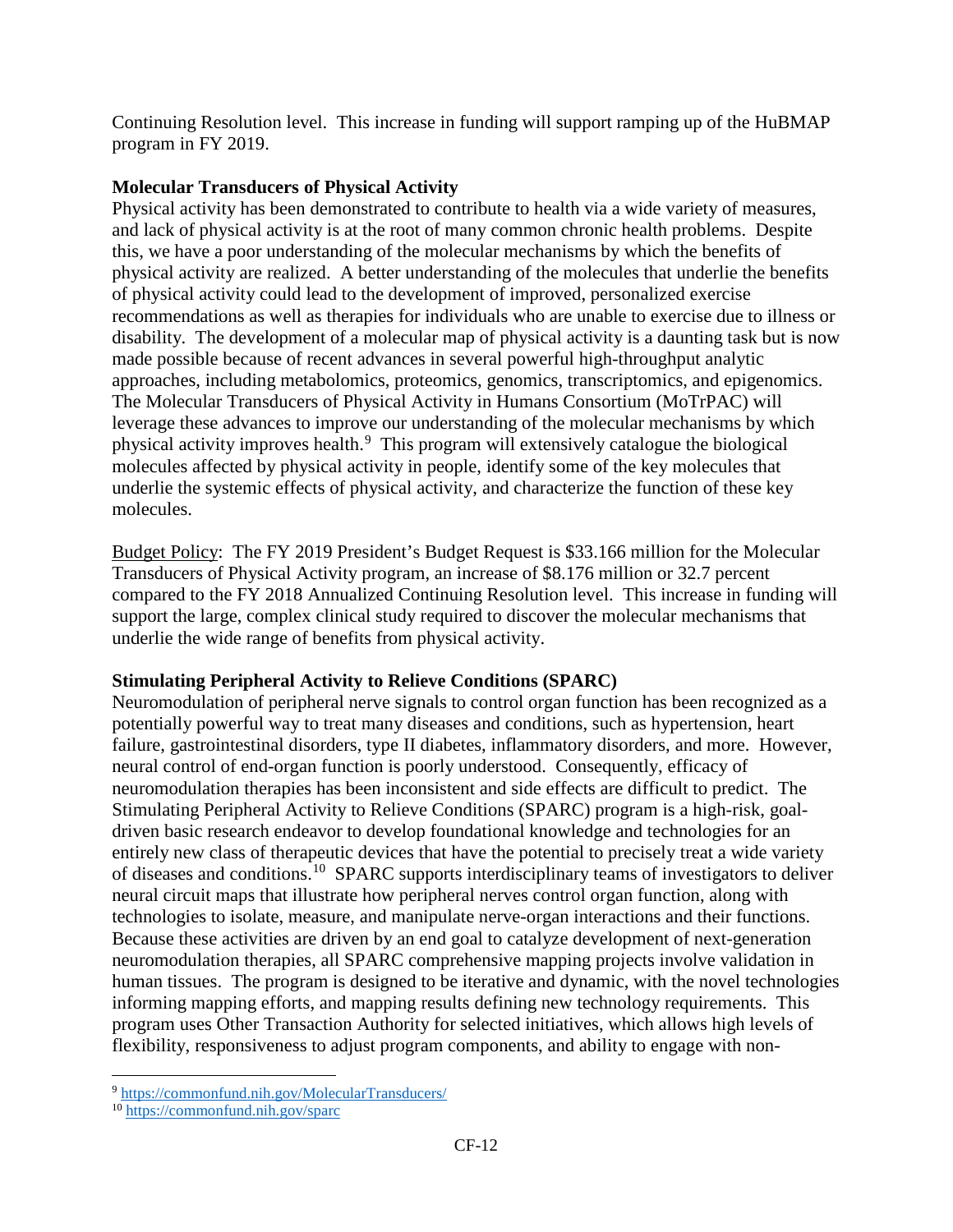traditional partners as needed to address specific, high-risk goals within this complex, interdisciplinary, and rapidly evolving area of science. While distinct from the NIH BRAIN initiative and DARPA's ElectRx program, SPARC shares approaches with BRAIN and ElectRx so that all three programs will likely benefit from innovations made in the others. These initiatives are therefore being closely coordinated with NIH and DARPA staff.

Budget Policy: The FY 2019 President's Budget Request is \$41.734 million for the SPARC program, a decrease of \$5.334 million or 11.3 percent compared to the FY 2018 Annualized Continuing Resolution level. This level of support will allow SPARC to continue supporting efforts towards developing functional and anatomical neural circuit maps of peripheral organs, tool development, leveraging existing technologies for novel applications, and data coordination.

#### **Program Portrait: Somatic Cell Genome Editing**

FY 2018 Level: \$19.370 million FY 2019 Level: \$35.315 million Change: +\$15.945 million

Recent developments in genome editing techniques to precisely change specific sequences in the human genome raise the possibility of a fundamentally new approach to treat genetic diseases, as well as opportunities to impact common diseases. Editing the genomes of somatic cells can be done outside the body (ex vivo) with subsequent transplantation of the edited cells into the patient. Alternatively, cells can be modified within the body (in vivo). However, efficacy, specificity, and delivery remain challenges, especially for approaches that target cells in vivo, which lag behind ex vivo approaches in development even though they are applicable to many more diseases. The Somatic Cell Genome Editing program aims to improve the efficacy and specificity of in vivo genome editing approaches.[11](#page-12-0) This program could transform the practice of medicine and reduce the burden of both rare and common diseases. The program will be a coordinated effort towards the development of effective delivery methods and more precise technologies for accurate ("on-target") genome editing, while limiting "off-target" genetic changes and unintended consequences such as altered cells becoming cancerous, provoking an immune response, or causing long term physiological abnormalities. The major goal of the program is to develop enabling tools and technologies to facilitate the filing of successful Investigational New Drug applications, especially applications perceived to have little financial reward by industry.

## **Transformative High Resolution Cryo-Electron Microscopy**

Knowing the structure of a molecule reveals important information about how it functions and can provide insight into potential drug targets for fighting disease. Cryo-electron microscopy (cryo-EM) is a method used to image frozen biological molecules in their natural state and offers considerable advantages in sample requirements over other techniques. Until recently, cryo-EM has been substantially limited in the level of structural detail that can be obtained, but technological advances in the past few years have dramatically extended cryo-EM resolution, making it possible to image proteins and "cellular machinery" in great detail. However, the high cost of cryo-EM instrumentation limits the method's availability to researchers. The Transformative High Resolution Cryo-Electron Microscopy program aims to provide nationwide access for researchers to cryo-EM through the creation of national service centers, improvement of technology, and the development of an expert workforce.<sup>12</sup> In FY 2019, the Transformative

<span id="page-12-0"></span> <sup>11</sup> <https://commonfund.nih.gov/editing>

<span id="page-12-1"></span><sup>12</sup> <https://commonfund.nih.gov/CryoEM>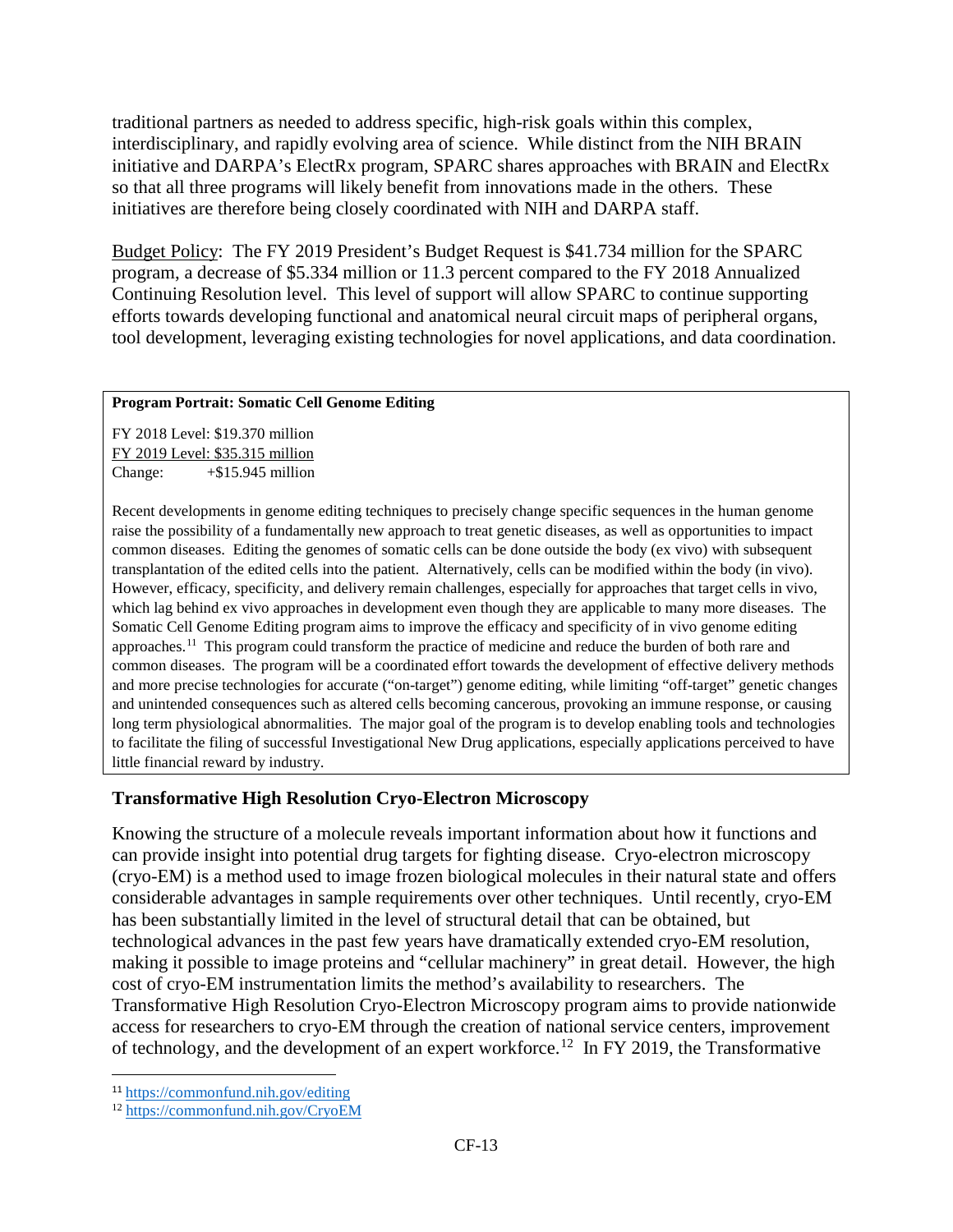High Resolution Cryo-Electron Microscopy program will support national service centers to provide biomedical researchers access to state-of-the-art equipment, technical support, and instruction for the production and analysis of high-resolution cryo-EM data, as well as training for cryo-EM microscopists.

Budget Policy: The FY 2019 President's Budget Request is \$13.440 million for the Transformative High Resolution Cryo-Electron Microscopy program, a decrease of \$12.815 million or 48.8 percent compared to the FY 2018 Annualized Continuing Resolution level. The FY 2018 budget reflected substantial start-up equipment purchases. The FY 2019 level of support will continue the operations of national cryo-EM service centers while expanding support for training.

## **Strategic Planning and Evaluation**

The CF's 10-year restriction on support for any given program is designed to create a churn of funds so that new challenges and opportunities may be addressed each year. Strategic planning is therefore a critical activity for the CF. Conducted annually, the strategic planning process allows CF to be nimble and adaptive to the changing scientific landscape. This process is a collaborative activity between the Division of Program Coordination, Planning, and Strategic Initiatives (DPCPSI)/Office of Strategic Coordination (OSC) and the ICs. CF strategic planning encompasses both the identification of broadly relevant scientific challenges and opportunities for strategic investments using the CF (Phase 1 planning), and the articulation of specific goals, milestones, and implementation plans for each broadly defined potential program topic identified in Phase 1 (Phase 2 planning). Phase 1 strategic planning often involves gathering broad input from external stakeholders with diverse expertise as well as internal discussions about shared challenges and emerging opportunities. Phase 2 strategic planning often involves more specific consultations with external experts, analysis of NIH and worldwide portfolios of research on the given topic, and literature reviews to articulate specific gaps and areas of research where opportunities for transformative progress are possible.

Since CF programs are goal driven, evaluation is critical and increasingly important as more programs near the end of their support period. Evaluation is conducted as a partnership between DPCPSI/OSC and the ICs, and it includes both formal and informal evaluative activities. Informal evaluation involves convening grantees and NIH-wide teams to review progress, discuss new challenges, and develop strategies to adapt as part of routine program management.

It also involves gathering input from external consultants and using their input, together with internal analysis, to help guide the implementation of the program. Formal evaluations involve the development of baseline data for new programs and the development of multiple metrics of outcomes. The utility of data, resources, technologies, and other program outputs is assessed through surveys, expert opinion, and the analysis of bibliometric data such as citation analyses.